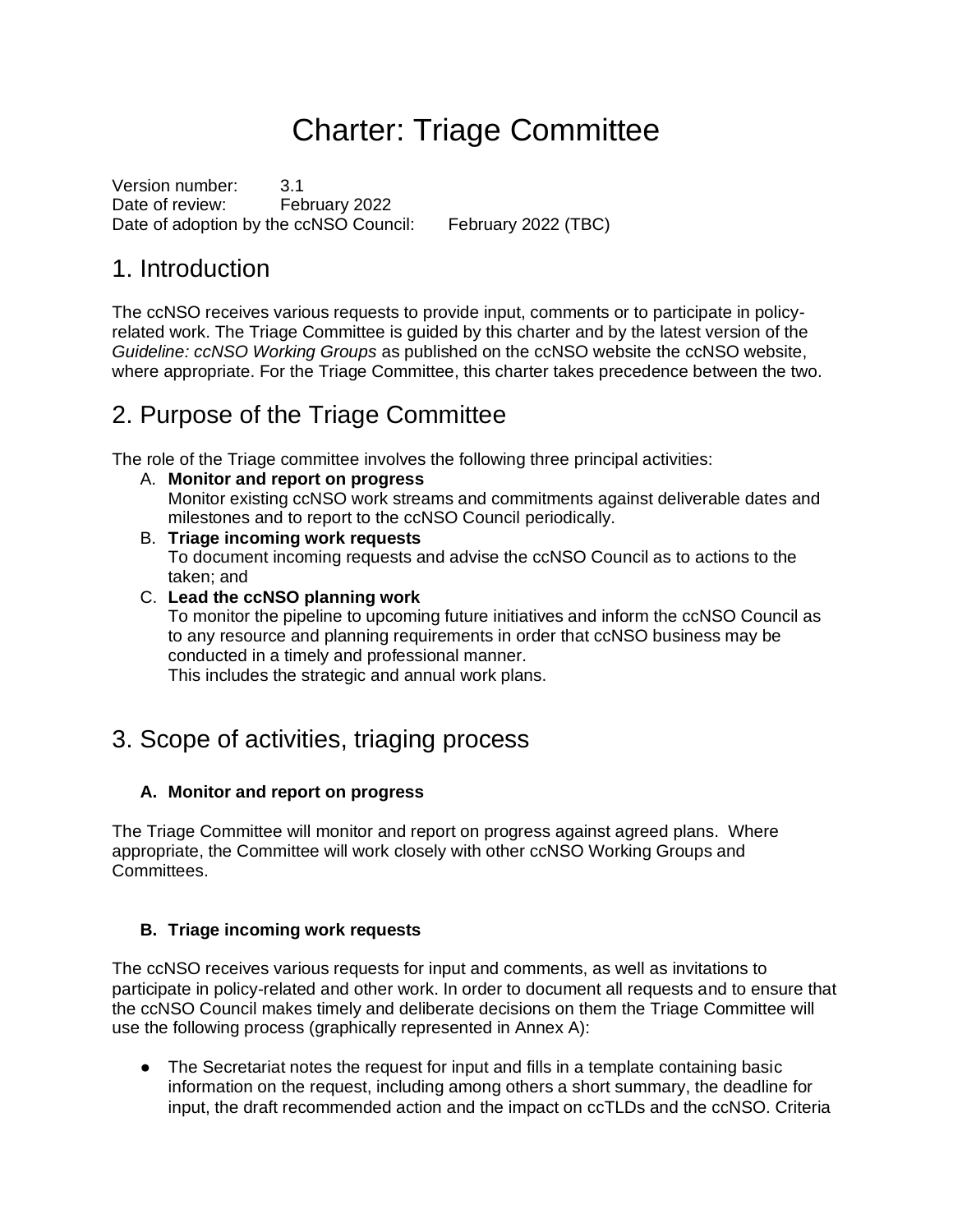to be used to determine the impact assessment include, among others: operational, technical, financial, reputational impact and current workload. The template is forwarded to the Triage Committee mailing list.

- The Triage Committee has two (working) days to decide on the recommendation. If all triage committee members express their explicit approval for a triage recommendation prior to this 2- day deadline, the secretariat will immediately inform the ccNSO Council about the committee recommendation. (template: see annex B) Alternatively, the template with the triage recommendation will be forwarded to the ccNSO Council after the 2-day deadline has passed.
- The ccNSO Council has two (working) days to decide on the recommendation of the Triage Committee, via a silent approval process. Concerns or objections need to be raised within the 2- day deadline. In case of disagreement with the recommendation by the Triage Committee, a simple majority of the ccNSO Council may decide on an alternative way forward.
- The ccNSO Secretariat ensures a follow-up of the recommended action. The recommendations of the Triage Committee and the ccNSO Council decisions shall be recorded on the ccNSO website.

#### **C. Lead the ccNSO planning work**

The ccNSO Triage Committee is the lead point in preparing:

- the two-year Work Plan, to be approved by Council at the first ICANN meeting of the year
- a Strategic Plan for the ccNSO, to quide prioritisation of its work, to be approved by Council at the first ICANN meeting of the year

Where appropriate, the Committee will work closely with other ccNSO Working Groups and Committees, in preparing the aforementioned plans.

### 4. Membership and staffing

The Triage Committee shall have at least three (3) members, all ccNSO Councillors, including one (1) appointed by NomCom. Members of the Triage Committee are appointed by the ccNSO Council for a one (1) year term, with a maximum of 3 consecutive terms. Support is provided by the Secretariat.

### 5. Omission in or unreasonable impact of the charter

In the event this charter or the Guideline for setting up Working Groups, which also applies, does not provide guidance and/or the impact is unreasonable to conduct the business of the committee, the chair of the Triage Committee will decide, and inform the ccNSO Council accordingly.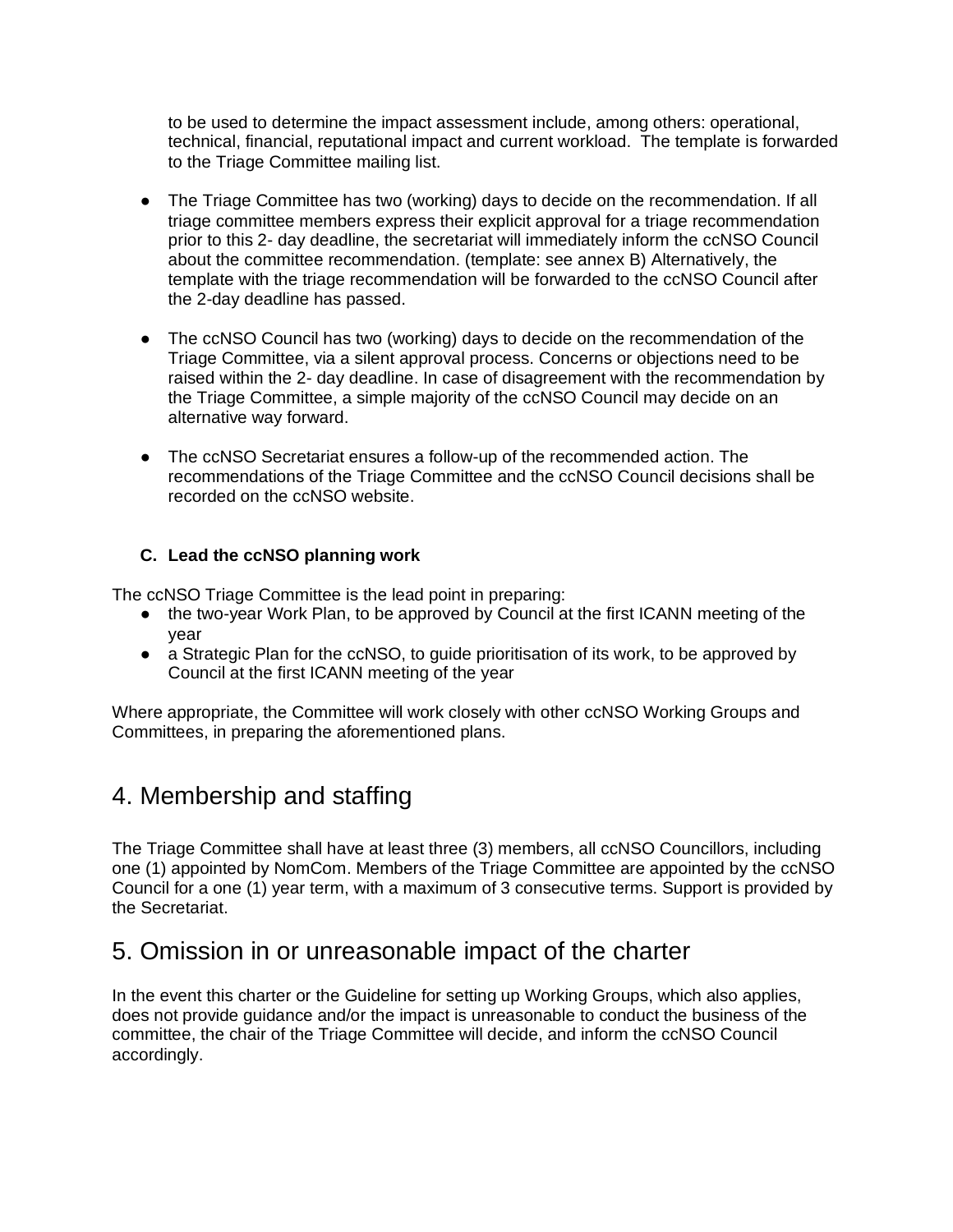### 6. Review of charter and activities of the Committee

A review of this charter and activities will take place every 2 years or when considered necessary. To become effective, the updated charter must be adopted by the ccNSO Council and published on the ccNSO website/wiki. Before publishing the updated charter, the Secretariat will adjust the version number and insert the date the charter was reviewed and adopted by the ccNSO Council.